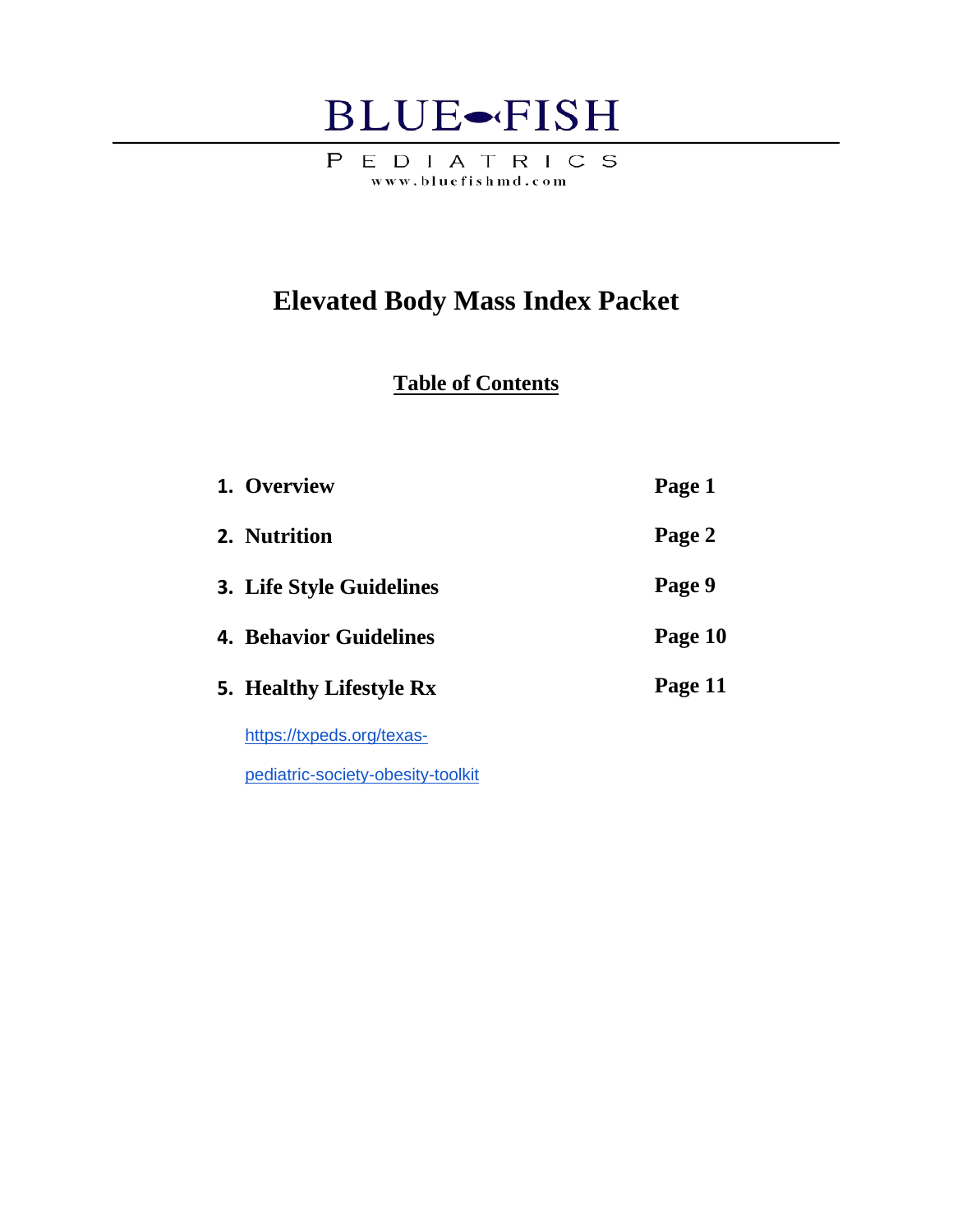## **BLUE** <del>~</del> FISH

PEDIATRICS

www.bluefishmd.com

## **Elevated Body Mass Index**

Eating for Good Health and Other Weight Control Tips

### **1. All in the Family**

Approach food choices and exercise as a family project and set an example of healthy eating and exercise habits.

- Read food labels looking for calorie, sugar and fiber content in particular.
- Avoid isolating or singling out the child (or children) with weight issues.
- Avoid eating fast food more than 1-2 times per month (do it as a treat!).

## **2. Call a TV timeout and stay on the move**

- Take the stairs, walk the dog, ride bikes, and engage in formal athletic activities (when possible). Try to have some physical activity daily.
- Keep total daily "screen time" to less than 1-2 hours per day.

## **3. Eat more slowly and monitor portion size**

- Take 20 or more minutes until second servings, preferably limiting to one serving per meal.
- Be aware of the USDA daily calorie recommendations for children. The recommended calorie intake in children depends on age, gender, and activity level. Summary of approximate calorie goals: **1-3 years old:** (girls) 750-1250, (boys) 850-1300; **4-8 years old:** (girls) 1300-1600, (boys) 1400-1700; **9-13 years old:** (girls) 1700-2000, (boys) 1800-2300; **14-18 years old:** (girls) 2000, (boys) 2500-28001[1](#page-1-0)

### **4. Limit sugar and fructose intake**

- Encourage your child to drink low fat milk, water, and a max of 4-8oz per day of fruit juice. Avoid, or at least minimize: sport drinks, energy drinks, flavored milks, flavored drinks, and soft drinks (12oz non-diet soda = 150 calories  $& 10$  teaspoons of sugar).
- High Fructose Corn Syrup (HFCS) was introduced to the U.S. market in the mid-1970s. HFCS is used as a sweetener (cheaper than cane sugar) and preservative (extends shelf life) in processed foods, bread, condiments, and soft drinks.
- There is conflicting research on HFCS's health effects, but some of the research shows an association with obesity. Fructose acts biologically like fat and is toxic to the liver in large does; it also delays satiety (feeling full).

### **5. Encourage a high fiber diet**

- The fiber goal ( $> 2$  years old) in grams per day = age in years plus 5-10 grams per day (max 30-35 grams per day).
- Promote fresh fruit, veggies, beans, and whole grains (see websites below to get list of high fiber foods).
- Fiber health benefits: slows the absorption of fructose (see above), helps control blood cholesterol levels, decreases the risk of type 2 diabetes and heart disease, and promotes general colon health.

### **6. Useful internet resources:**

- www.healthychildren.org
- www.mypyramid.gov
- www.uptodate.com/patients
- www.mayoclinic.com
- www.kidseatright.org
- https://txpeds.org/texas-pediatric-society-obesity-toolkit

#### <span id="page-1-0"></span>Revised on 08.31.2018 <sup>1</sup> The Dietary Reference Intakes, National Academy of Sciences, Washington DC, 2002.

Disclaimer: These guidelines are to help the caretaker with treatment at home. However, if you are ever concerned about your child's health, you should see a physician in person.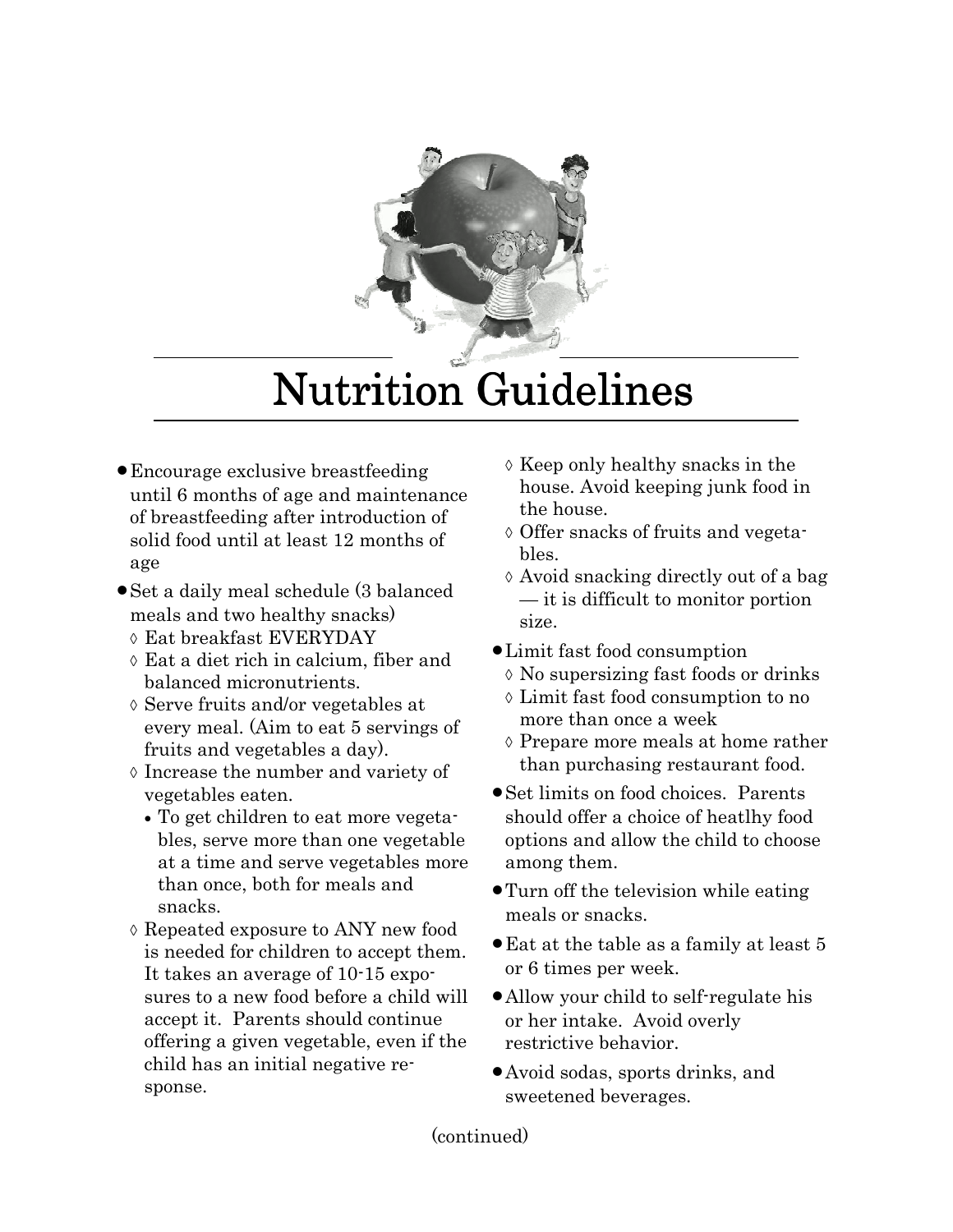## Nutrition Guidelines (continued)

- Limit consumption of juice
	- ◊ Do not introduce juice to a child's diet before the age of 6 months.
	- ◊ Children 1 to 6 years old should limit pure, 100% juice to 4-6 oz per day.
	- ◊ Children older than 6 years should limit juice consumption to 12 oz per day.
	- ◊ Do not offer children sugarsweetened fruit drinks.
- Increase consumption of low-fat milk and dairy products.
	- ◊ Children 1 to 2 years old should transition from formula or breast milk to whole milk.
	- ◊ Children older than 2 years should transition to low-fat, 1%, or skim milk.
	- ◊ Children should drink milk products in these amounts:
		- Children ages 1 to 3: 2 cups / day Children ages 4 to 8: 3 cups / day Preteens and Teens: 4 cups / day
- Children should not be punished for not finishing their meals nor should they be rewarded for cleaning their plates
- Increase consumption of water for thirst.
- Use items other than high-fat food or candy to reward good behavior. ◊ Substitute verbal praise, a fun activity, or stickers.
- Parents and other family members should display the above dietary habits for the child.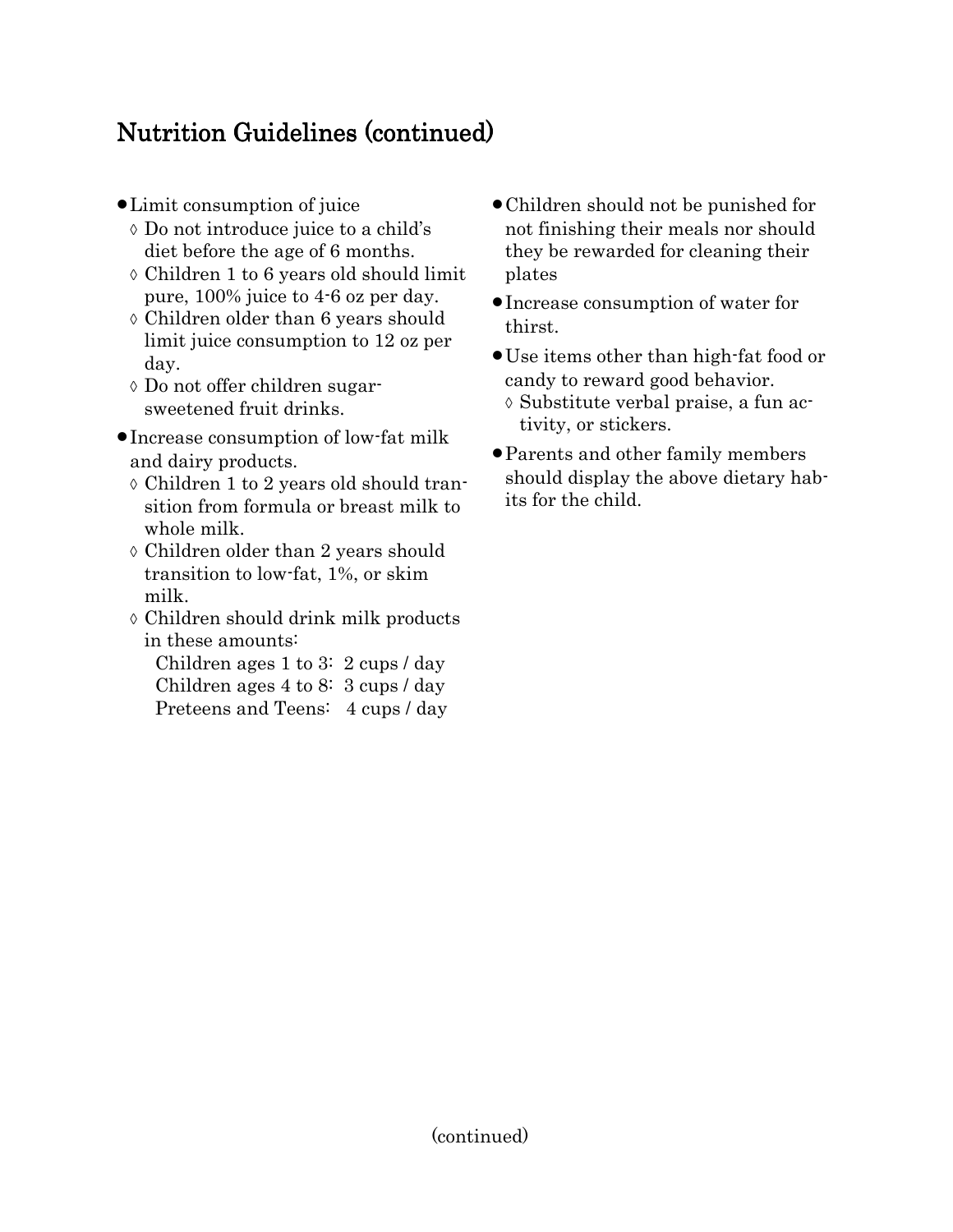## Nutrition Guidelines (continued)

- Choose proper serving size
	- ◊ Young children and inactive girls should choose the lower number of servings from each food group. Most active school-age children and teen girls, as well as inactive teen boys, should choose the middle number of servings. Active teen boys and some very active teen girls should choose the higher number of servings from each food group.

| Bread, cereal, rice, pasta, and<br>starchy vegetable group: | 1 slice whole-wheat bread<br>$\frac{1}{2}$ cup cooked whole-grain cereal, brown<br>rice, or whole-wheat pasta<br>$\frac{1}{2}$ cup starchy vegetables (corn, peas, or<br>potato)<br>1 oz whole grain cereal |
|-------------------------------------------------------------|-------------------------------------------------------------------------------------------------------------------------------------------------------------------------------------------------------------|
| Fruit group:                                                | 1 small piece of fruit or $\frac{1}{2}$ banana<br>1 cup fresh fruit such as melon or berries<br>$\frac{1}{2}$ cup canned fruit<br>4 oz juice<br>2 Tbsp dried fruit                                          |
| Vegetable group:                                            | $\frac{1}{2}$ cup cooked vegetables or vegetable juice<br>1 cup raw vegetables                                                                                                                              |
| Milk, yogurt, and cheese group:                             | 1 cup skim or 1% milk<br>1 cup fat-free or low-fat yogurt<br>1 oz fat-free or reduced-fat cheese                                                                                                            |
| Meat, poultry, fish, dry beans,<br>eggs, and nuts group:    | 2.3 oz skinless chicken, turkey, or fish<br>$\frac{1}{2}$ cup beans or tofu<br>$\frac{1}{4}$ cup nuts (children > 5 years) or 2 Tbsp<br>nut butter<br>$\frac{1}{2}$ cup egg whites or egg substitutes.      |
| Fats, oils, and sweets group:                               | 1 tsp butter, margarine, mayonnaise, oil, or<br>sugar<br>1 Tbsp salad dressing                                                                                                                              |

Sources:

Dennison BA, Boyer PS. Risk evaluation in pediatric practice: aids in prevention of childhood overweight. Pediatr Ann. 2004;33:25-30. Ariza AJ, Greenberg RS, Unger R. Childhood overweight: management approaches in young children. Pediatr Annals. 2004;33:33-38. Preventing Childhood Obesity Self-Help Materials. Houston, Texas: Texas Children's Hospital; 2003:8,11.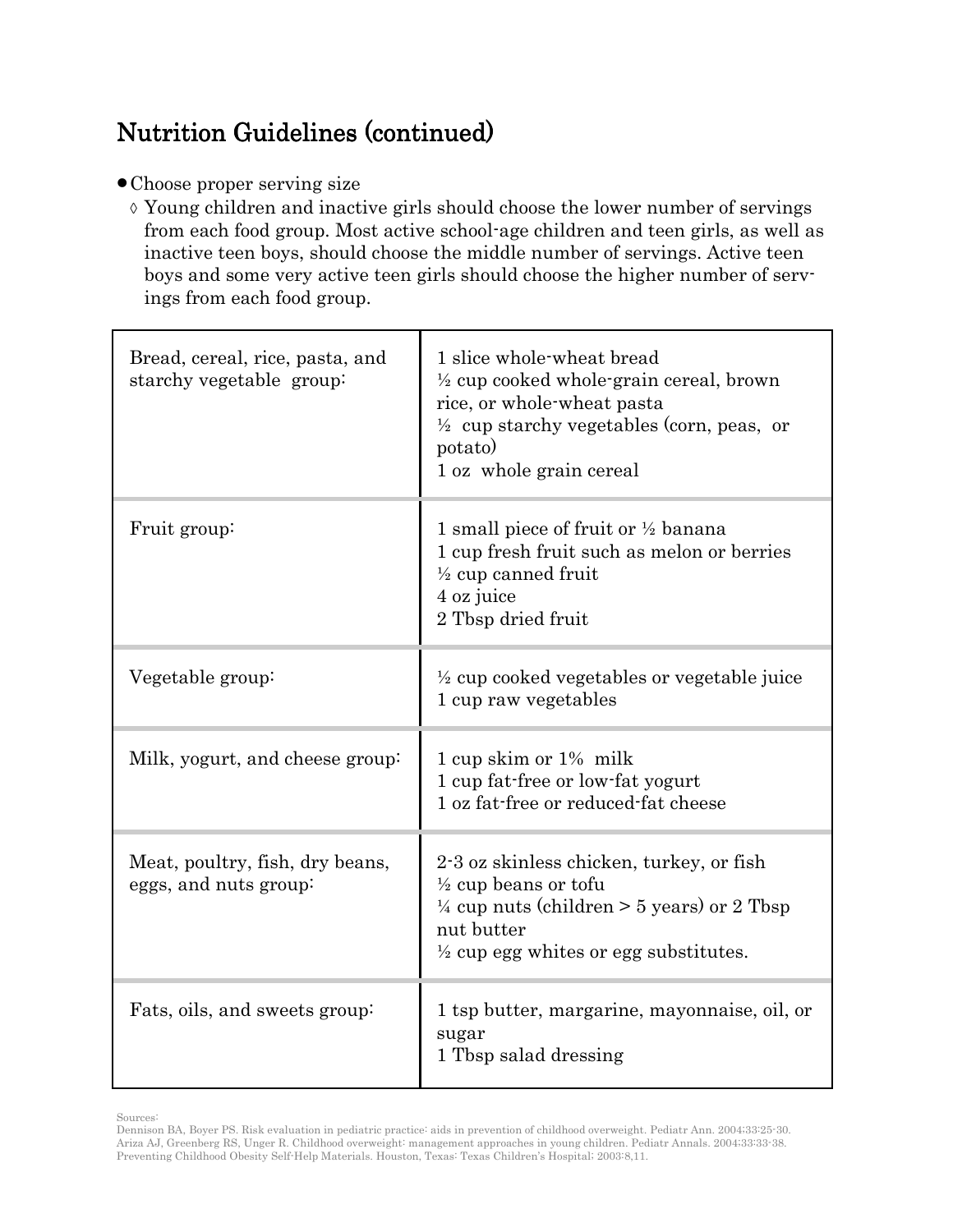

# **Low-Fat, Low-Sugar Nutrition Guidelines**

| <b>Food Group</b>                                             | <b>Foods to Choose More Often</b>                                                                                                                                                                                                                                                                                                                                                                                                                                                                                                                                  | <b>Foods to Limit</b>                                                                                                                                                                                                                                                |
|---------------------------------------------------------------|--------------------------------------------------------------------------------------------------------------------------------------------------------------------------------------------------------------------------------------------------------------------------------------------------------------------------------------------------------------------------------------------------------------------------------------------------------------------------------------------------------------------------------------------------------------------|----------------------------------------------------------------------------------------------------------------------------------------------------------------------------------------------------------------------------------------------------------------------|
| Breads.<br>cereals,<br>starches,<br>and starchy<br>vegetables | Barley, bulgur, buckwheat (kasha);<br>whole-grain breads, bagels, English<br>muffins, hamburger buns, rolls,<br>tortillas, crackers, cereals, pancakes,<br>and waffles; brown rice, whole-wheat<br>pasta, whole-wheat couscous;<br>unflavored oatmeal; winter squash,<br>sweet potatoes, corn; corn tortillas                                                                                                                                                                                                                                                      | Biscuits; store-bought<br>muffins, croissants, sweet<br>rolls, Danish, and donuts;<br>sugar-coated cereals;<br>crackers made with<br>saturated fats; pasta and<br>rice dishes prepared in a<br>butter cream sauce; baked,<br>fried, mashed, or scalloped<br>potatoes |
| Vegetables                                                    | Any fresh or frozen vegetable such<br>as artichoke and artichoke hearts,<br>asparagus, beans (green, wax,<br>Italian), bean sprouts, beets, broccoli,<br>brussel sprouts, cabbage, carrots,<br>cauliflower, celery, cucumber,<br>eggplant, green onions, greens<br>(collard, kale, mustard, turnip),<br>mushrooms, okra, onions, pea pods,<br>peppers, radishes, salad greens<br>(endive, escarole, lettuce, romaine,<br>spinach), sauerkraut, spinach,<br>summer squash, tomatoes and<br>tomato sauce, vegetable juices, water<br>chestnuts, watercress, zucchini | Any vegetables prepared<br>in butter, cream, or cheese<br>sauce; fried vegetables                                                                                                                                                                                    |
| Fruits                                                        | Whole fresh and frozen fruits such<br>as apple, banana, blueberries,<br>cantaloupe, cherries, grapefruit,<br>grapes, honeydew melon, kiwi,<br>mango, orange, peach, pear,<br>pineapple, plums, strawberries                                                                                                                                                                                                                                                                                                                                                        | Canned fruit, fruit juices,<br>dried fruit, fried fruits                                                                                                                                                                                                             |

*(continued)*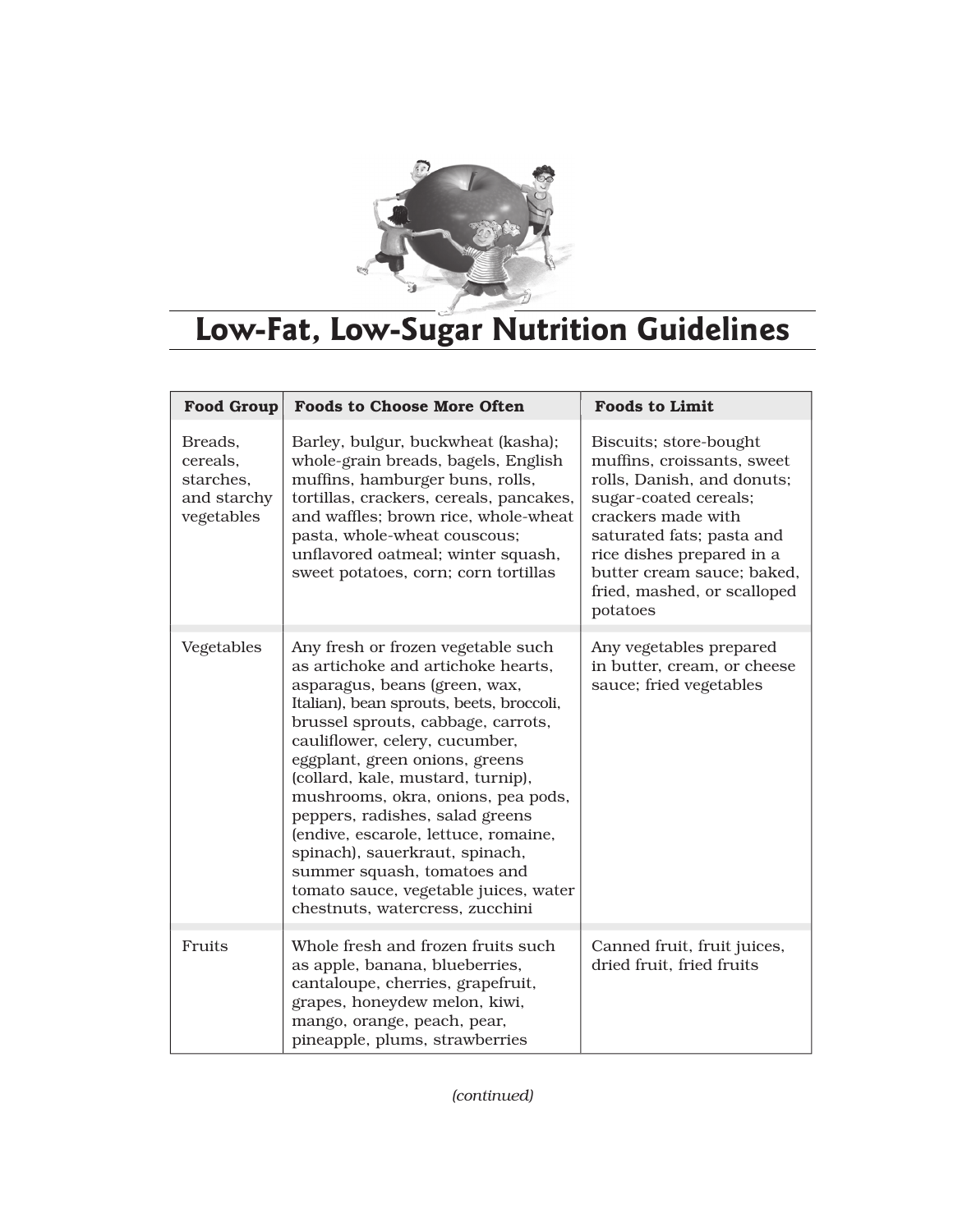## **Low-Fat, Low-Sugar Nutrition Guidelines (continued)**

| <b>Food Group</b>                                   | <b>Foods to Choose More Often</b>                                                                                                                                                           | <b>Foods to Limit</b>                                                                                                                                                                                  |  |
|-----------------------------------------------------|---------------------------------------------------------------------------------------------------------------------------------------------------------------------------------------------|--------------------------------------------------------------------------------------------------------------------------------------------------------------------------------------------------------|--|
| Meat.<br>poultry, fish,<br>dried beans,<br>and eggs | Fish, shellfish, skinned white-meat<br>chicken and turkey, beans, peas,<br>lentils, egg substitutes, egg whites,<br>soybeans, tofu                                                          | Regular beef, pork, lamb,<br>veal, and luncheon meats;<br>fried chicken and fish, eggs,<br>sausage, hot dogs                                                                                           |  |
| Milk, yogurt,<br>and cheese                         | Skim and 1% milk, plain nonfat<br>yogurt, nonfat yogurt sweetened<br>with aspartame or non-nutritive<br>sweetener; fat-free or low-fat cheese<br>and cottage cheese                         | 2% and whole milk, 1% and<br>whole chocolate milk, goat's<br>milk, kefir, low-fat yogurt<br>(plain or fruit flavored),<br>custard-style yogurt, regular<br>cheese, cottage cheese                      |  |
| Fats                                                | Almonds, avocado, canola oil;<br>fat-free or reduced-fat margarine,<br>mayonnaise and salad dressings;<br>olives, olive oil, peanut butter,<br>peanuts, sunflower seeds, walnuts            | Bacon, butter, chitterlings,<br>coconut; cream (half and<br>half, whipped cream), cream<br>cheese; saturated fats such<br>as coconut, palm, and palm<br>kernel oils; shortening or<br>lard; sour cream |  |
| <b>Sweets</b>                                       | Sugar substitutes such as Equal,<br>Sweet 'n Low, or Splenda; light or<br>sugar-free syrups, light or low-sugar<br>jams and jellies; sugar-free gelatin;<br>sugar-free Popsicles            | Candy, sugar, syrup, honey,<br>jam, jelly, gelatin, Popsicles<br>and fruit juice bars, fruit<br>snacks                                                                                                 |  |
| <b>Beverages</b>                                    | Water, diet sodas, sugar-free drink<br>mixes, sugar-free flavored water, un-<br>sweetened iced tea, coffee                                                                                  | Regular sodas, fruit juices,<br>sports drinks, drink mixes,<br>sweet tea, flavored coffee<br>beverages                                                                                                 |  |
| Miscella-<br>neous                                  | Catsup, mustard, pickles, salsa,<br>spices, lemon juice                                                                                                                                     |                                                                                                                                                                                                        |  |
| Snacks (in<br>very limited<br>amounts               | Low-fat popcorn, pretzels, baked or<br>low-fat chips, rice cakes, graham<br>crackers, granola bars, fat-free and<br>low-fat frozen yogurt, fat-free fudge<br>bars, homemade fruit smoothies | Chips, buttered popcorn;<br>store-bought cakes, cookies,<br>and pies; chocolate, sherbet,<br>ice cream, pudding                                                                                        |  |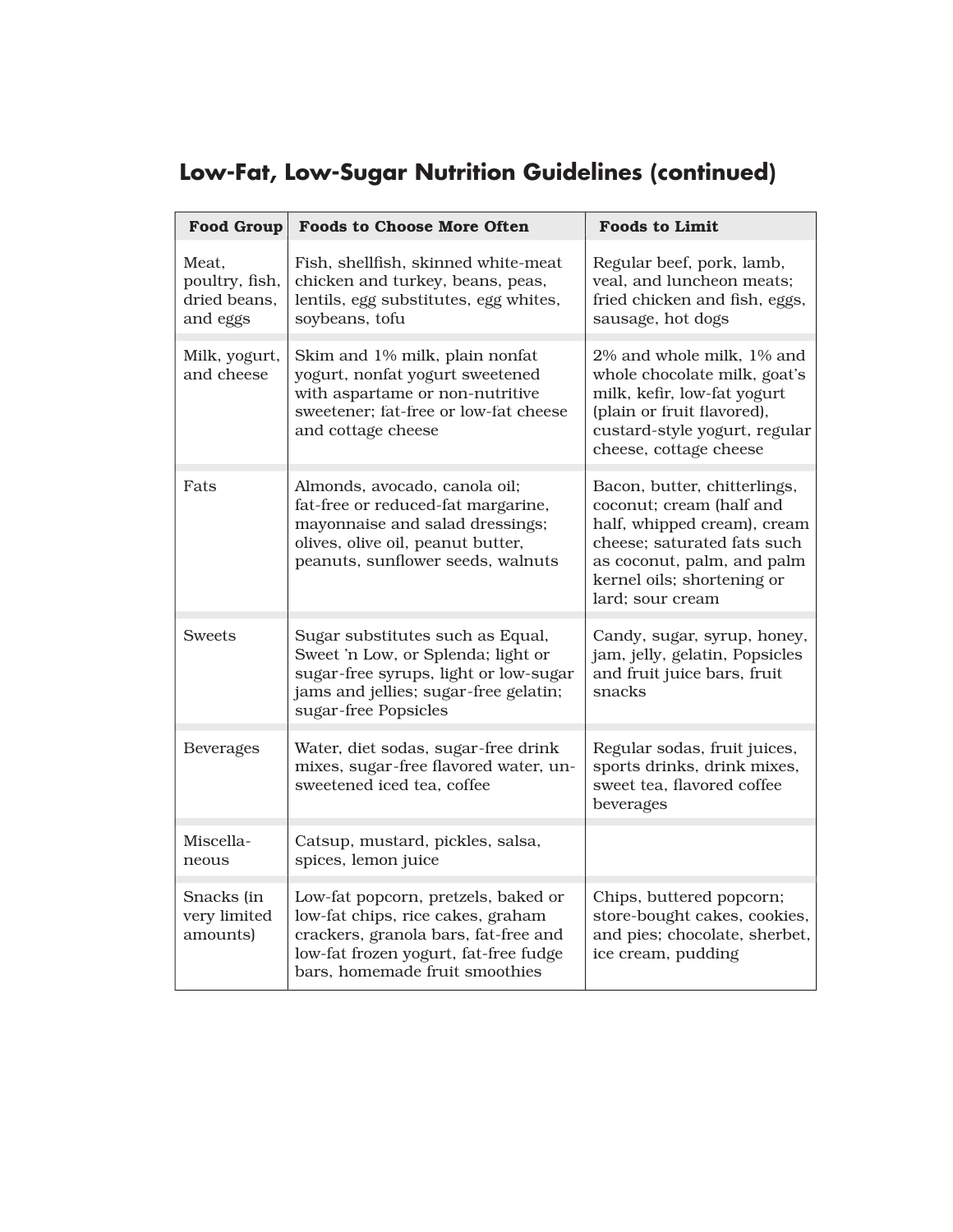## **Low-Fat, Low-Sugar Nutrition Guidelines (continued)**

Sample Menu – *All meals are prepared without added fat.*

| <b>Breakfast</b>                                                                                                                                                                                                                                                                                         | <b>Breakfast</b>                                                                                                                                                                                                                                                                                                                    | <b>Breakfast</b>                                                                                                                                                                                                                                                                                 |  |
|----------------------------------------------------------------------------------------------------------------------------------------------------------------------------------------------------------------------------------------------------------------------------------------------------------|-------------------------------------------------------------------------------------------------------------------------------------------------------------------------------------------------------------------------------------------------------------------------------------------------------------------------------------|--------------------------------------------------------------------------------------------------------------------------------------------------------------------------------------------------------------------------------------------------------------------------------------------------|--|
| 2 slices whole-grain bread<br>or frozen waffles<br>2 teaspoons almond butter<br>1 cup skim milk or yogurt<br>1 small banana                                                                                                                                                                              | Breakfast taco (small<br>whole-wheat flour<br>tortilla, <sup>1</sup> /2 cup egg<br>substitute, 1 ounce<br>reduced-fat cheese,<br>2 tablespoons salsa)<br>1 small orange                                                                                                                                                             | 1 cup old-fashioned<br>oatmeal<br>1 cup skim milk<br>1 small pear                                                                                                                                                                                                                                |  |
| Lunch                                                                                                                                                                                                                                                                                                    | Lunch                                                                                                                                                                                                                                                                                                                               | Lunch                                                                                                                                                                                                                                                                                            |  |
| Turkey sandwich (2 ounces<br>turkey breast on a whole-<br>grain bread or roll)<br>1 cup green grapes<br>1 cup baby carrots,<br>jicama, and bell pepper<br>strips<br>2 tablespoons fat-free<br>ranch dressing<br>1 cup skim milk or fat-<br>free, reduced-calorie<br>yogurt<br>Bottled water or diet soda | 2 ounces water-packed<br>tuna mixed with 1<br>tablespoon light mayon-<br>naise, chopped celery<br>10 whole-grain crackers<br>1 small apple<br>1 cup skim milk or fat-<br>free, reduced-calorie<br>yogurt<br>Water or diet soda                                                                                                      | Peanut butter sandwich<br>on whole-wheat bread<br>Apple<br>1 cup carrot and celery<br>sticks<br>2 tablespoons light ranch<br>dressing<br>1 cup skim milk or<br>fat-free, reduced-calorie<br>yogurt<br>Water or diet soda                                                                         |  |
| <b>Dinner</b>                                                                                                                                                                                                                                                                                            | <b>Dinner</b>                                                                                                                                                                                                                                                                                                                       | <b>Dinner</b>                                                                                                                                                                                                                                                                                    |  |
| 3-4 ounces grilled salmon<br>$\frac{2}{3}$ cup steamed/boiled<br>brown rice<br>2 cups mixed salad greens<br>1 tablespoon balsamic<br>vinegar with 2 teaspoons<br>olive oil<br>$\frac{1}{2}$ cup steamed green<br>beans<br>Water with lemon                                                               | 1 cup vegetable soup<br>(carrots, celery, onions,<br>tomato)<br>2-3 ounces grilled chicken<br>breast (skinless)<br>$\frac{1}{2}$ cup black beans<br>$\frac{1}{2}$ cup steamed/boiled<br>brown rice<br>2 corn tortillas<br>1 cup lettuce and tomato<br>salad with $\frac{1}{8}$ avocado<br>slice<br>Water or unsweetened<br>iced tea | 3-4 ounces baked<br>barbeque chicken breast<br>(skinless)<br>$\frac{1}{2}$ cup mashed sweet<br>potato<br>$\frac{1}{2}$ cup steamed cabbage<br>$\frac{1}{2}$ cup steamed turnip<br>greens<br>1 small whole-grain roll<br>with 1 tablespoon light<br>margarine<br>Water or unsweetened<br>iced tea |  |
| <b>Snack</b>                                                                                                                                                                                                                                                                                             | <b>Snack</b>                                                                                                                                                                                                                                                                                                                        | <b>Snack</b>                                                                                                                                                                                                                                                                                     |  |
| Fruit smoothie (1 cup skim<br>milk, 1 cup frozen fruit<br>such as peaches or mixed<br>berries)<br>3 cups low-fat popcorn<br>1 ounce peanuts (children<br>>5 years)                                                                                                                                       | $\frac{1}{2}$ mango<br>1 cup fat-free, reduced-<br>calorie yogurt with 1<br>ounce almond slivers                                                                                                                                                                                                                                    | 6 cups low-fat popcorn<br>Diet soda or sugar-free<br>Kool-Aid                                                                                                                                                                                                                                    |  |

Source: *Preventing Childhood Obesity Self-Help Materials*. Houston, Texas: Texas Children's Hospital; 2003:11-13.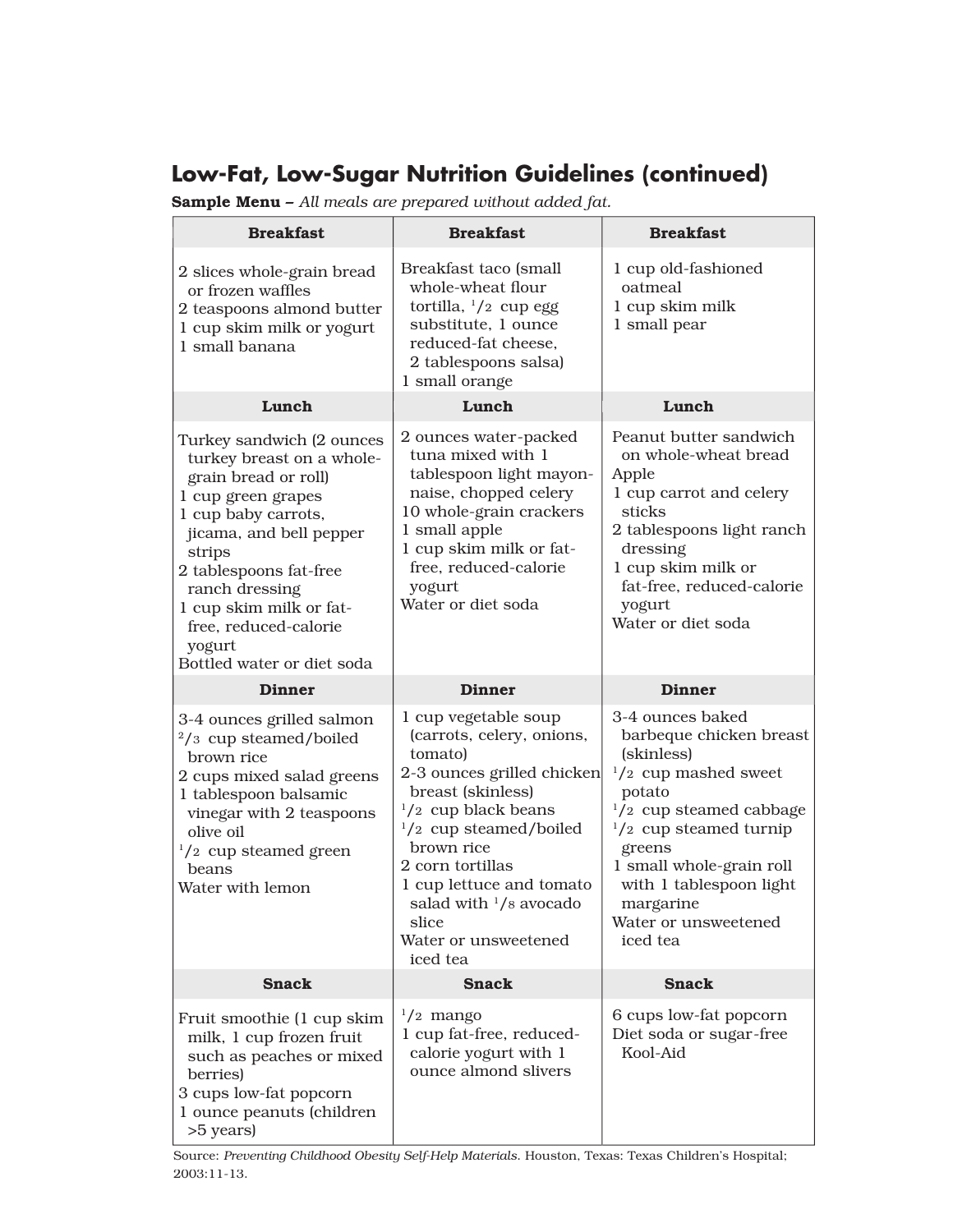

## **Lifestyle Guidelines**

- $\bullet$  Limit time devoted to media use (including television/videos/video games/computer use) to no more than 1-2 hours per day.
	- $\Diamond$  Try not to use the remote control while watching television.
	- $\Diamond$  Get up and move around during television commercials.
- $\bullet$  Discourage children younger than 2 years from watching television.
- $\bullet$  No TV/VCRs/or video games in children's bedrooms.
	- $\Diamond$  This is associated with an increased risk of being overweight.
- $\bullet$  Encourage play time.
	- $\Diamond$  Toddlers and preschoolers should participate in at least 30 to 60 minutes per day of structured play.
	- $\Diamond$  At least 60 minutes per day should be dedicated to unstructured physical activity.
	- $\Diamond$  Children should not lie down for more than 60 minutes at a time except when sleeping.
- $\bullet$  Make physical activity a part of your daily routine.
	- $\Diamond$  Walk or ride a bike to school.
	- $\Diamond$  Play outdoors, in the gym, or on the playground 30 minutes before homework every day.
	- $\Diamond$  Walk with friends instead of talking to them on the phone.
- **•** Get 1 hour of exercise during the day.
	- $\Diamond$  Both children and adults should be active for 1 hour every day. This exercise can occur throughout the day.
	- $\Diamond$  Purchase a pedometer and aim to walk 10,000 steps a day.
- **Consider participating in organized** sports or physical activities.
	- $\Diamond$  Get involved in team sports or marching band at school.
	- $\Diamond$  Take classes in activities you enjoy such as dance, martial arts, swimming, or tennis, or buy an aerobics tape and exercise at home.
- $\bullet$  Encourage your family to exercise together. Parents can be role models!  $\Diamond$  Take walks together.
	- $\Diamond$  Go on a family bike ride.
	- j Plan trips to the zoo, museum, or library; or plan house or yard projects.
- $\bullet$  Variety in exercise helps to avoid boredom.
	- $\Diamond$  Take into account different times of day and weather conditions.

Sources:

Dennison BA, Boyer PS. Risk evaluation in pediatric practice: aids in prevention of childhood overweight. *Pediatr Ann.* 2004;33:25-30.

Kleinman RE. *Pediatric Nutrition Handbook*. Elk Grove Village, Ill: American Academy of Pediatrics; 2004:576-579.

Epstein LH, Valoski AM, Vara LS, et al. Effects of decreasing sedentary behavior and increasing activity on weight change in obese children. *Health Psychology.* 1995;14:109-115.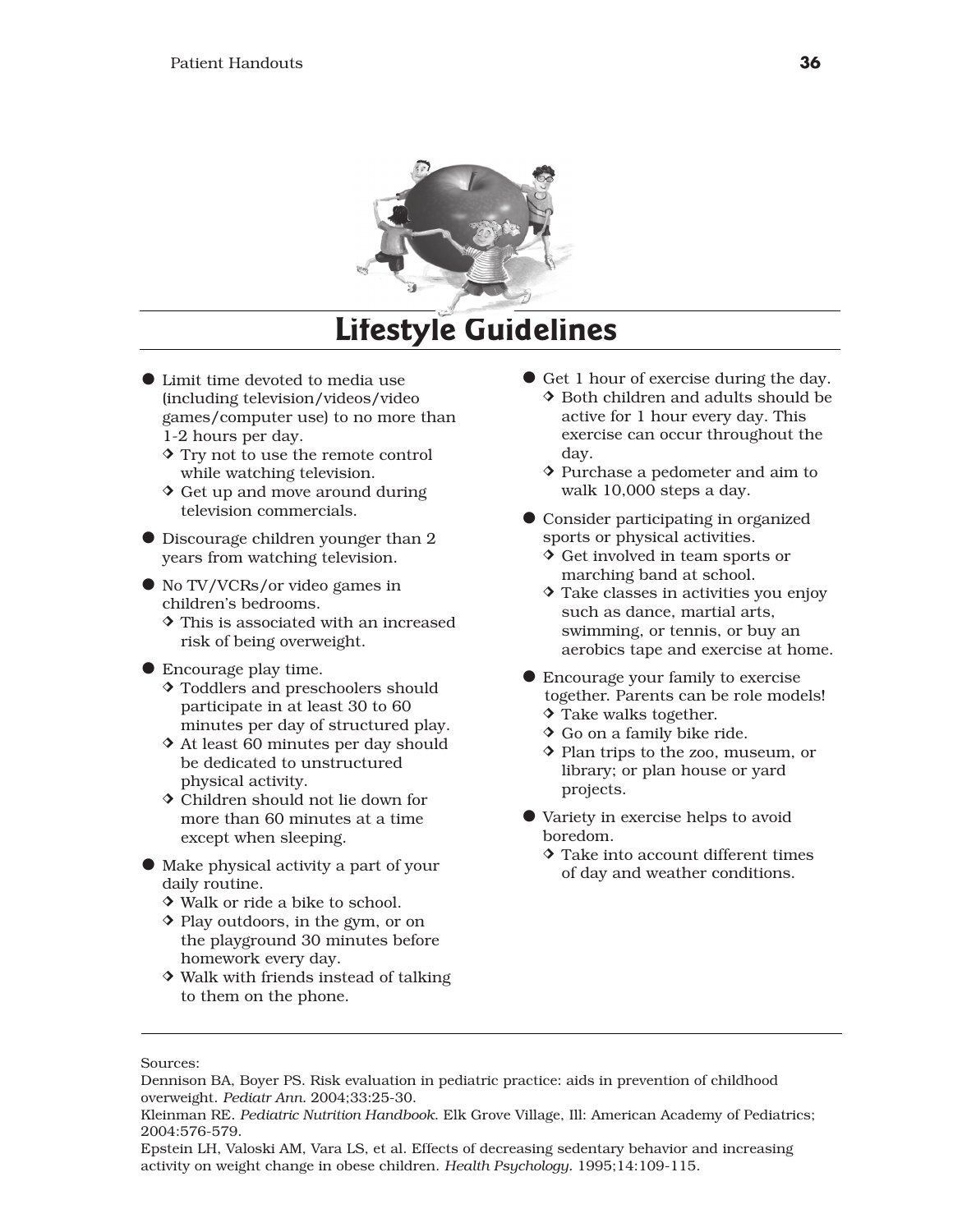

## **Behavior Guidelines**

### **C** Eat slowly.

- $\Diamond$  It takes 20 minutes for your stomach to tell your brain that it is full. Eating too fast usually will lead you to eat too much.
- $\Diamond$  Make meal times a family event without TV. This will prompt discussion and likely slow eating.
- ◆ Put your fork down between bites.
- $\Diamond$  Try to serve plates in the kitchen and avoid self-serve.

### a Keep a food journal.

- $\Diamond$  Every time you eat, snack, or drink write it down in your journal.
- $\triangle$  After a week, review your journal to identify events that lead to overeating.
- $\Diamond$  Make efforts to change eating habits after reviewing your journal.

## **C** Exercise.

- $\Diamond$  Consider keeping an exercise log to keep track of daily exercise.
- $\Diamond$  Try to be active for 1 hour every day.

### **•** Set realistic goals.

 $\Diamond$  If weight loss is recommended by your doctor, set small weekly goals  $(1/2 \text{ to } 2 \text{ lbs})$ . Ask friends and family to help support you.

## $\bullet$  Stay positive.

- $\Diamond$  Praise yourself or your child for even the smallest positive change in eating and/or exercise habits.
- $\Diamond$  Make it a two-way street. Have your children "reward" you for positive changes that you make.
- $\Diamond$  Never shame your child about eating, activity, or weight.
- $\Diamond$  Help your child replace negative thinking ("I can't") with positive thinking ("I can do this").

Source:

Behavior modification. In: *Preventing Childhood Obesity Self-Help Materials*. Houston, Texas: Texas Children's Hospital; 2003.